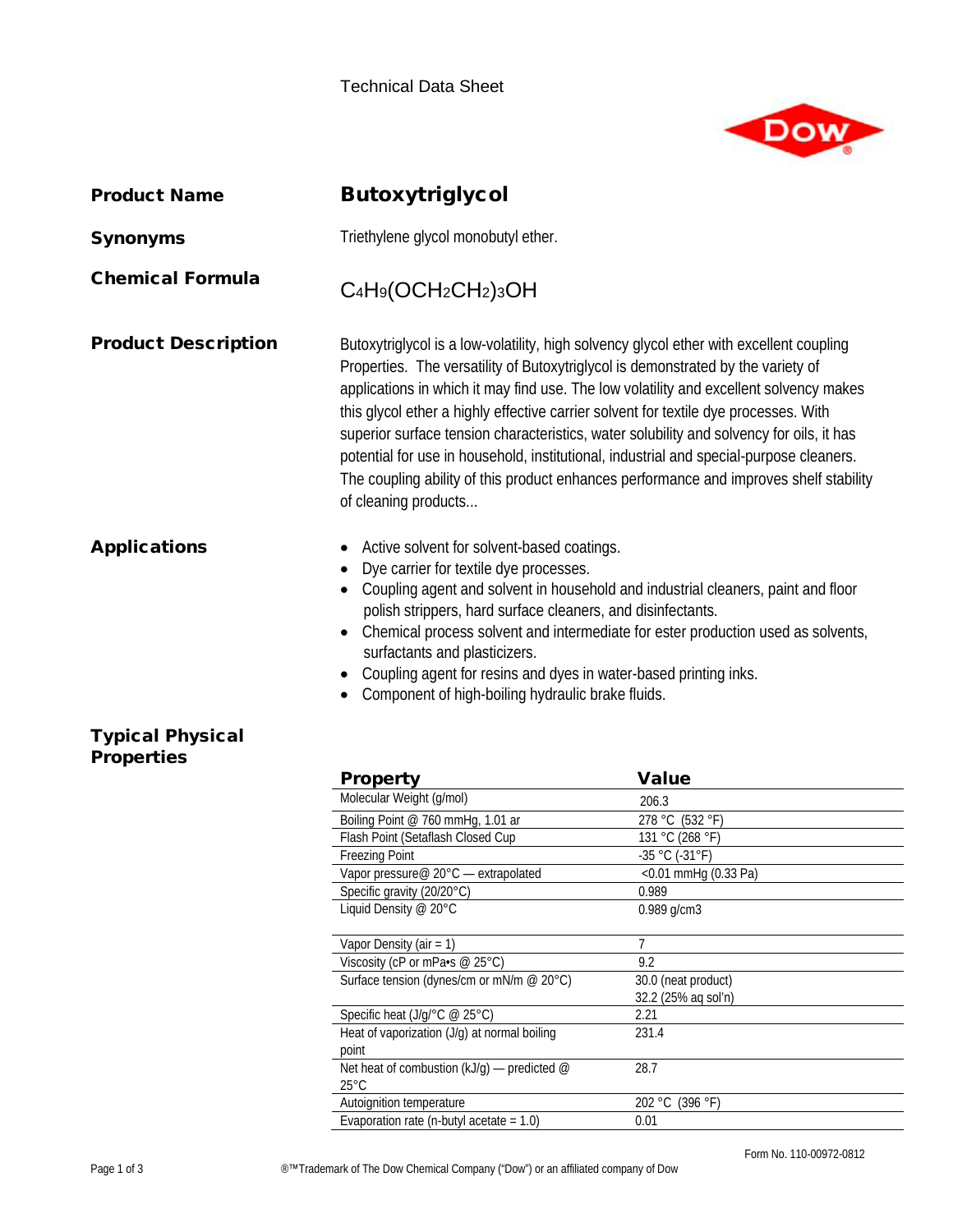| Solubility, % $@$ 25 $°C$              |                        |  |
|----------------------------------------|------------------------|--|
| Solvent in water                       | 100 %                  |  |
| Hansen solubility parameters           |                        |  |
| $(J/cm3)$ 1/2                          |                        |  |
| _d (Dispersion)                        | 16.2                   |  |
| $_p$ (Polar)                           | 7.0                    |  |
| _h (Hydrogen bonding)                  | 7.4                    |  |
| Partition Coefficient, n-octonol/water | 0.51                   |  |
| (log Pow)                              |                        |  |
| Flammable limits (vol.% in air)        |                        |  |
| Lower                                  | No test data available |  |
| Upper                                  | No test data available |  |
|                                        |                        |  |

## **Typical Physical Properties:**

This data provided for those properties are typical values, and should not be construed as sales specifications.

## Classification/Registry Numbers/Country Inventory@.

| $CAS$ #             | 143-22-6       |
|---------------------|----------------|
| AICS (Australia)    | 143-22-6       |
| DSL (Canada)        | 143-22-6       |
| IECSC (China)       | 143-22-6       |
| ECI (Korea)         | $143 - 22 - 6$ |
| EINECS (EU)         | 205-592-6      |
| MITI (Japan)        | 143-22-6       |
| ENCS/ISHL (Japan)   | $2 - 436$      |
| NZIoC (New Zealand) | $143 - 22 - 6$ |
| PICCS (Philippines) | 143-22-6       |
| TSCA (U.S.)         | 143-22-6       |

@NOTE: Classifications apply only to this glycol ether product. It is the responsibility of the formulator to ensure that the final finished product complies with the regulations of a given country prior to its sale or distribution in that country.

## How Supplied

| <b>REGION</b> | <b>PACKAGING</b> | <b>TRANSPORT MODE</b> |
|---------------|------------------|-----------------------|
| Europe/Africa | Bulk/Drum        | <b>Tank Truck</b>     |
| Latin America | Bulk/Drum        | <b>Tank Truck</b>     |
| North America | Bulk/Drum        | Tank Truck/Tank Car   |
| Pacific.      | Bulk/Drum        | <b>Tank Truck</b>     |

## Product Stewardship

**For More Information North America:** Toll-free 1-800-447-4369 **Europe:** Toll-free (+800) 3-694-6367 (+31) 11567-2626 **Asia-Pacific:** Toll-free (+800) 7776-7776 (+60) 3-7958-3392 **Latin America:** (+55) 11-5188-9222

\* International toll free from Austria, Belgium, Denmark, Finland (prefix 990), France, Germany,

Dow encourages its customers and potential users to review their applications from the standpoint of human health and environmental aspects. To help ensure that Dow products are not used in ways for which they are not intended or tested, Dow personnel will assist customers in dealing with environmental and product safety considerations. Dow literature, including Material Safety Data Sheets, should be consulted prior to the use.

NOTICE: No freedom from any patent owned by Seller or others is to be inferred. Because use conditions and applicable laws may differ from one location to another and may change with time, Customer is responsible for determining whether products and the information in this document are appropriate for Customer's use and for ensuring that Customer's workplace and disposal practices are in compliance with applicable laws and other government enactments. Seller assumes no obligation or liability for the information in this document. References to "Dow" or



Page 2 of 3 **■ ■**™Trademark of The Dow Chemical Company ("Dow") or an affiliated company of Dow Form No. 110-00972-0812